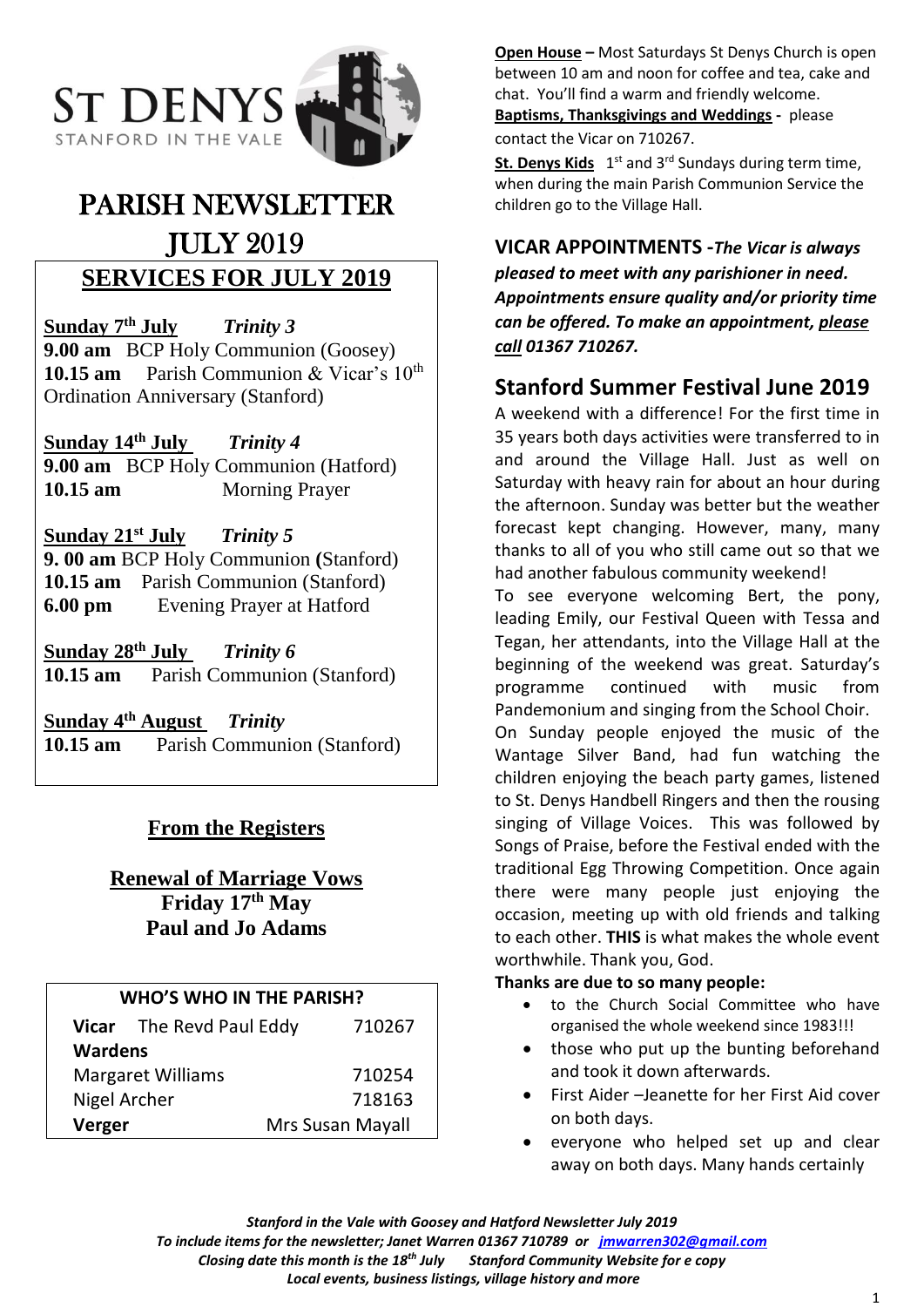- made things so much quicker and easier, especially the challenge of putting up party tents!
- all the local firms who either gave raffle prizes or sponsored the entertainment so that we could offer it free.
- To the many villagers who kindly donated books and bric-a-brac
- to the people who lent us equipment  $-$ Darren Rolls with the PA and Colin Ponting for the straw bales.
- all the organisations for your interesting and beautiful contributions to the flower festival in the Church and for running the various stalls and side shows on Sunday. 'The Sea' resulted in some lovely, interesting arrangements.
- the children from Stanford School who entertained everyone with their singing, to Emily, Tessa and Tegan for leading the festival procession and to all those who turned up to join in with the procession.
- the St Denys Handbell ringers for your entertaining music.
- Village Voices for their enthusiastic singing medley. Watch out for information about their autumn activities.

**Thank you to all the helpers who worked so hard throughout the weekend.**

**A special thank you to all who just came, enjoyed the friendly atmosphere and supported the event, making it such an enjoyable weekend with a great community feel**.

On the money side, we are still waiting for some donations to come in, but the Church profits should be nearly £3,000.00, after paying the £2,700.00 expenses! This with 7 stalls being unable to be run due to the weather and change of venue.

Festival Saturday is Church fundraising so that together with sponsorship, all the expenses can be covered resulting in free entertainment all weekend for everyone to enjoy.

Thank you all for your gifts and donations, your support and help.

### **Janet Warren (on behalf of St Denys Church)**

**The next Parish Council Meeting is on Wednesday 3 rd July in THE SCHOOL at 7.30 pm All parishioners welcome.**

#### **75th Anniversary of D-Day Quarter Peal**

On 8th June, 6 church bell ringers successfully completed a Quarter Peal at Stanford in the Vale. A Quarter Peal requires the ringers to ring continuously in order to complete a minimum of 1260 changes. For this event 1300 changes were rung – 760 Grandsire Doubles and 540 Plain Bob Doubles – in 45 minutes. The Quarter Peal was rung to commemorate the 75<sup>th</sup> anniversary of the D-Day landings and particularly to remember the men from Stanford in the Vale who were involved in the events of D-Day and WWII. Congratulations to the  $8<sup>th</sup>$  June 2019 ringers - Anne Jones, Liz Woodhouse, Jackie O'Hagan, Tom Edgeworth, Chris Cooper (cond) and Emma Brooks. Anyone wishing to know more about this Quarter Peal or about bell ringing in general should speak to any of

the ringers or contact us via e-mail at [StDenysChurchBells@btinternet.com.](mailto:StDenysChurchBells@btinternet.com)

#### **VILLAGE VOICES**

**SUMMER SING-SONG Thursdays 7 - 8pm in the church 4th July - 8th August Everyone welcome to come and sing for fun**

**Scramblers Thursday 4 th and 18th July 9.00-10.30** In the Church All toddlers and carers welcome

### **STANFORD DRAMA GROUP**

Invite you to a night of comedic fun in Stanford Village Hall, At 7.30 pm (Doors open at 7.00pm) **On 4th, 5th and 6th July** For the enactment of two one act comedy plays. **RAMBLE ON RADIO** What can go wrong. Plenty! And **ALL BY MYSELF** Alone, destitute and without a friend? By Robert Scott. Some mild swearing! Tickets available at Vogue Hairdressers Or ring Barry or Yvonne **01367 710400**  Bar include

**Stanford Art Group Meeting Monday 8<sup>th</sup> July Stanford Small Village Hall at 7.30-9.30pm** History of Paint and Paint-Making Workshop with Christine Wartke-Dunbar. Non-members welcome Members £2 Non-Members £5 Visit Stanford Art Group on Facebook for more information

*Stanford in the Vale with Goosey and Hatford Newsletter July 2019 To include items for the newsletter; Janet Warren 01367 710789 or [jmwarren302@gmail.com](mailto:jmwarren302@gmail.com) Closing date this month is the 18th July Stanford Community Website for e copy Local events, business listings, village history and more*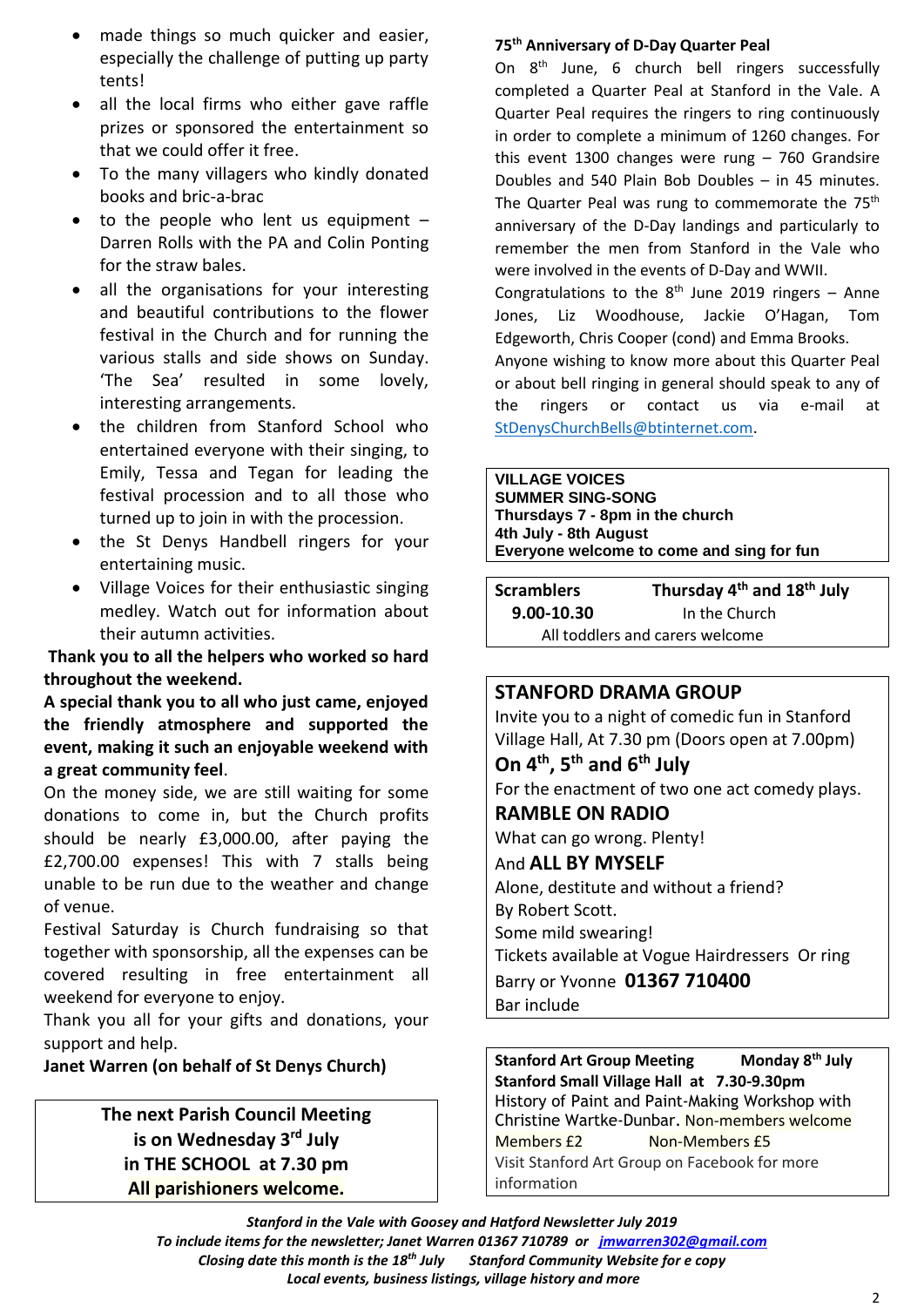# **Bored with Monopoly? Try**



**boardGOATS!** boardGOATS meets fortnightly on Tuesdays at the Horse and Jockey to play "Euro" style boardgames (i.e. modern games like Ticket to Ride, Carcassonne, Catan

and Bohnanza). You don't have to know any rules or how to play the games, as we explain as we go along.

We usually play shorter games from 7.30pm as people arrive, until 8pm when we will start something a little longer. For more details, see https://boardgoats.org or email boardGOATS@gmail.com, alternatively just come along, grab a pint or a coffee from the bar, and join us for one of our next meetings: **9th & 23rd July.**

## **FARINGDON & DISTRICT U3A THURSDAY 11TH JULY 2019 Thursday 11th July 2019 at 2.30pm.**

**Peter Sharpe** returns to talk about **"Breaking the Trench Warfare Stalemate in 1918"** in the Faringdon Corn Exchange. The presentation will trace military developments from the American Civil and the Franco-Prussian Wars that lead to the defensive stalemate of trench warfare by the end of 1914 in World War I. It will explore the reasons why manoeuvre became impossible and how a combination of changing tactics and technology in late 1917 produced a break-through which allowed offensive operations to become viable once more. Refreshments will be available after the talk. All members are welcome, but visitors will be required to pay £1.50 on entrance.

**Advance Notice** the Annual Summer Party will be held on Thursday 8<sup>th</sup> August '19

**Fairtrade Stall Saturday 13th July 10am - 12 noon St Denys' Church** Fairtrade food, drink and gifts from the Mustard Seed shop in Faringdon

# **SIV Primary School Summer Fete Saturday 13th July 2-5pm**

Stanford School

Come and have a great afternoon of fun! Raffle, Barrel of Booze, Teddy Tombola, Sports Games, School Choir and Club Demonstrations. BBQ, Teas & Coffee, Cakes and more...

### **Wanted**

Driver for (9-seater) Penstones minibus, to take residents on Tuesday morning shopping trips. More details from Ann 710135

#### **STANFORD IN THE VALE WOMEN'S INSTITUTE**

Our next meeting will be held at Stanford Village Hall, on **Wednesday 17th July at 7.30pm.** Our guests will be **Lechlade Ladies Morris** who will tell us about the history of Morris Dancing and give us a demonstration. Hopefully, we shall get a chance to 'have a go' as well! Visitors are always welcome so why not come and join us! £4 entry for non-members.

Further information 01367 710724

#### **Cast On! Knitting and Crochet Group**

Fun, friendly and free. We meet every 2nd Wednesday of the month at the Horse & Jockey from 7pm until 9.30pm (ish). Bring along your current project or ask us to show you how. Contact: Ruth Chester Email: [caston@tlkc.co.uk](mailto:caston@tlkc.co.uk) Tel: 710362

### **Stanford Volunteer Taxi Service**

If you need transport for a medical appointment, please phone **MARJORIE GOODING 01367 710656** As much notice about any appointments makes things easier and more drivers would be greatly appreciated

#### Age UK Oxfordshire **BIG KNIT - COLLECTION DATE**

To all those knitters who have been busy making little bobble hats to help fund Age UK Oxfordshire's Information and Helpline - the end is near! All hats have to be at the Abingdon Office by the end of July so I will be hosting a collection afternoon on **Thursday 18th July, 2.00 - 4.00pm at 16 Hunters Field.** You are all welcome to come along and bring the hats you have knitted, in return for a cup of tea, cake and a chat. If you are unable to make this date could you please let me have your contributions before the 18th or, give me a ring if you need them collected. Thank you. Jan 01367 710724

| <b>Wildlife Discovery Day - Sat 20th July</b>         |  |  |
|-------------------------------------------------------|--|--|
| 11am - 3pm Letcombe Valley Nature Reserve,            |  |  |
| Letcombe Regis, Wantage OX12 9JU                      |  |  |
| Join us to enjoy and discover the wildlife, landscape |  |  |
| and history of the Letcombe Valley Nature Reserve.    |  |  |
| * birds * bats * small mammals * insects, *           |  |  |
| wildflowers * *invertebrates* wildlife pond * den     |  |  |
| building* * mud kitchen* nature art *                 |  |  |
| https://www.bbowt.org.uk/nature-reserves/letcombe-    |  |  |
| valley                                                |  |  |
| Well behaved dogs on leads welcome Lots for the       |  |  |
| whole family to enjoy.                                |  |  |

More details: [info@bbowt.org.uk](mailto:info@bbowt.org.uk)

*Stanford in the Vale with Goosey and Hatford Newsletter July 2019 To include items for the newsletter; Janet Warren 01367 710789 or [jmwarren302@gmail.com](mailto:jmwarren302@gmail.com) Closing date this month is the 18th July Stanford Community Website for e copy Local events, business listings, village history and more*